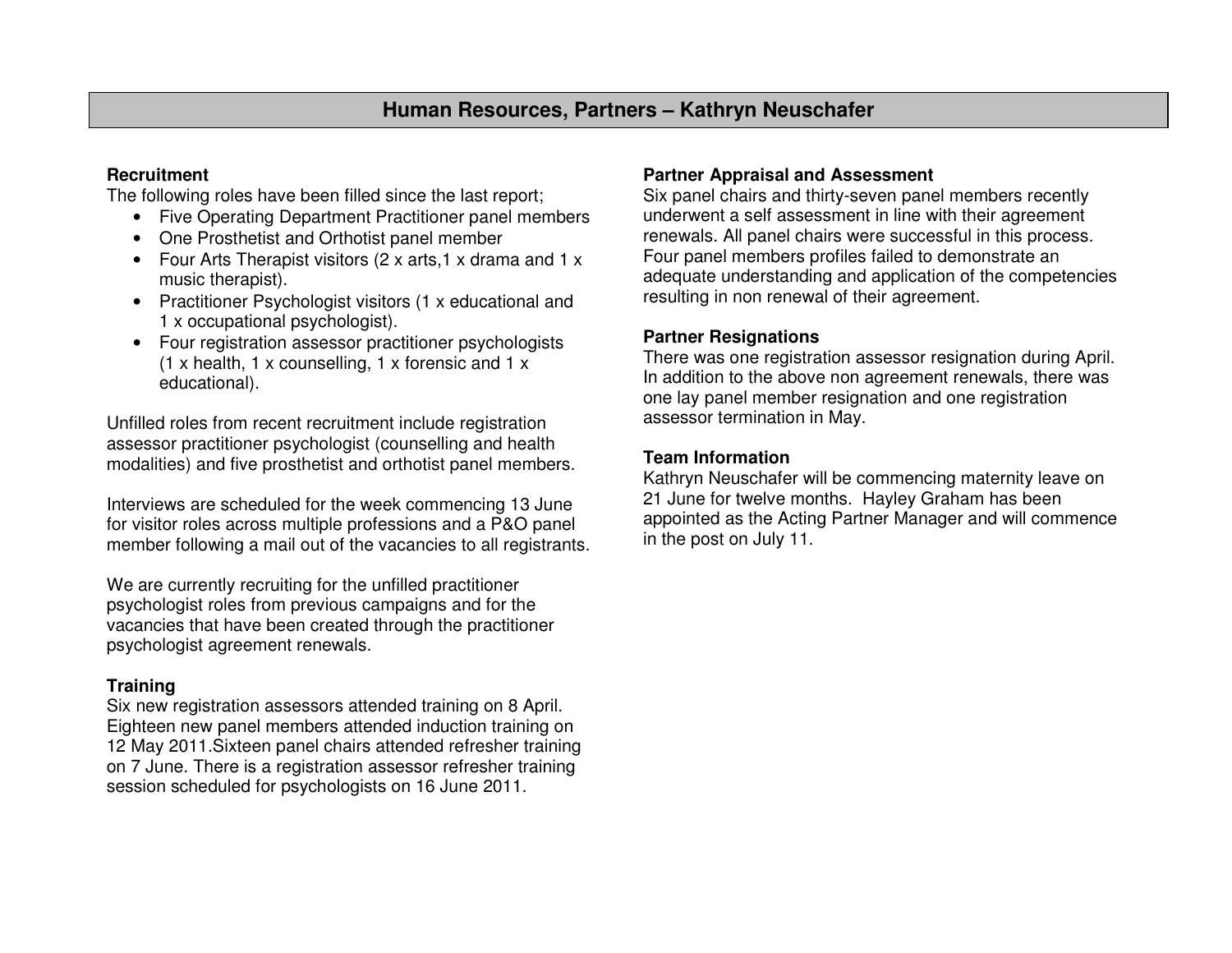| esignations & Training Report April 2010 - March 2012 | 2010           |                |                                                 |              |              |             |             |             |                | 2011     |             |                |                |                |                                     |  |  |  | 2012 |             | 10/11          | 11/12      | 12/13      |
|-------------------------------------------------------|----------------|----------------|-------------------------------------------------|--------------|--------------|-------------|-------------|-------------|----------------|----------|-------------|----------------|----------------|----------------|-------------------------------------|--|--|--|------|-------------|----------------|------------|------------|
|                                                       |                |                | Apr May Jun Jul Aug Sep Oct Nov Dec Jan Feb Mar |              |              |             |             |             |                |          |             |                |                |                | Apr May Jun Jul Aug Sep Oct Nov Dec |  |  |  |      | Jan Feb Mar | <b>YTD</b>     | <b>YTD</b> | <b>YTD</b> |
| <b>Panel members</b>                                  |                |                |                                                 |              |              |             |             |             |                |          |             |                |                |                |                                     |  |  |  |      |             |                |            |            |
| PM new appointments                                   | 9              | $\Omega$       |                                                 |              |              | 11          |             |             | 19             | $\Omega$ | $\Omega$    | 10             | 6              | $\mathbf 0$    |                                     |  |  |  |      |             | 52             |            |            |
| <b>Resignations/Terminations</b>                      | 21             |                |                                                 |              |              |             |             |             |                | $\Omega$ | $\Omega$    |                | $\mathbf 0$    | 5              |                                     |  |  |  |      |             | 32             |            |            |
| <b>Total NumberTrained</b>                            | 204            | 204            | 204                                             | 198          | 198          | 204         | 205         | 210         | 225            | 225      | 225         | 224            | 224            | 237            |                                     |  |  |  |      |             | 224            | 237        |            |
| <b>Awaiting training</b>                              | $\mathbf 0$    | 0              | 0                                               | 0            | $\mathbf 0$  | 5           | 5           | 0           | 3              | 3        | 3           | 13             | 19             | $\overline{1}$ |                                     |  |  |  |      |             | 13             |            |            |
| <b>Visitors</b>                                       |                |                |                                                 |              |              |             |             |             |                |          |             |                |                |                |                                     |  |  |  |      |             |                |            |            |
| VI new appointments                                   |                |                |                                                 |              |              |             |             |             |                |          |             |                | 9              | $\Omega$       |                                     |  |  |  |      |             | 15             |            |            |
| <b>Resignations/Terminations</b>                      | 3              |                | 3                                               |              |              |             |             |             |                |          |             | n              | 0              | $\mathbf 0$    |                                     |  |  |  |      |             | 18             |            |            |
| <b>Total NumberTrained</b>                            | 172            | 172            | 169                                             | 161          | 161          | 161         | 161         | 160         | 159            | 164      | 163         |                | 163 163        | 163            |                                     |  |  |  |      |             | 163            | 163        |            |
| <b>Awaiting training</b>                              | 3              | 3              | 3                                               | 3            | 3            | 8           | 8           | 8           | 9              | 3        | 3           | 3              | 12             | 12             |                                     |  |  |  |      |             | 3              | 12         |            |
| <b>Registration assessors</b>                         |                |                |                                                 |              |              |             |             |             |                |          |             |                |                |                |                                     |  |  |  |      |             |                |            |            |
| RA new appointments                                   | 5              |                |                                                 |              |              |             |             |             |                |          | 0           | $\Omega$       | $\overline{4}$ | $\mathbf 0$    |                                     |  |  |  |      |             | 15             |            |            |
| <b>Resignations/Terminations</b>                      |                |                |                                                 |              |              |             |             |             |                | O        | $\Omega$    |                |                | $\overline{1}$ |                                     |  |  |  |      |             | 21             |            |            |
| <b>Total NumberTrained</b>                            | 170            | 168            | 164                                             | 161          | 160          | 163         | 164         | 166         | 164            | 164      | 164         |                | 164 164        | 167            |                                     |  |  |  |      |             | 164            | 167        |            |
| <b>Awaiting training</b>                              | $\overline{2}$ | $\overline{2}$ | $\overline{2}$                                  | $\mathbf 0$  | $\mathbf 0$  | 0           | 0           | 0           | $\overline{1}$ |          |             |                | $\overline{4}$ | $\mathbf 0$    |                                     |  |  |  |      |             |                |            |            |
| <b>CPD</b> assessors                                  |                |                |                                                 |              |              |             |             |             |                |          |             |                |                |                |                                     |  |  |  |      |             |                |            |            |
| <b>CPD</b> new appointments                           | 5              |                |                                                 |              |              |             |             |             |                |          | 0           |                |                | $0\quad 0$     |                                     |  |  |  |      |             |                |            |            |
| <b>Resignations/Terminations</b>                      | $\Omega$       |                |                                                 |              |              |             |             |             | $\Omega$       |          |             | $\Omega$       | $\mathbf{0}$   | $\overline{1}$ |                                     |  |  |  |      |             |                |            |            |
| <b>Total NumberTrained</b>                            | 81             | 82             | 82                                              | 81           | 81           | 82          | 82          | 82          | 82             | 81       | 81          | 81             | 81             | 80             |                                     |  |  |  |      |             | 81             | 80         |            |
| <b>Awaiting training</b>                              | $\mathbf{1}$   | $\mathbf{1}$   | $\overline{1}$                                  | $\mathbf{1}$ | $\mathbf{1}$ | 0           | 0           | 0           | 0              | 0        | $\mathbf 0$ | $\overline{0}$ | $\mathbf 0$    | $\mathbf 0$    |                                     |  |  |  |      |             | $\Omega$       |            |            |
| <b>Legal Assessors</b>                                |                |                |                                                 |              |              |             |             |             |                |          |             |                |                |                |                                     |  |  |  |      |             |                |            |            |
| LA new appointments                                   | $\Omega$       | 11             |                                                 |              |              |             |             |             |                |          | $\Omega$    |                | $\Omega$       | $\mathbf 0$    |                                     |  |  |  |      |             | 11             |            |            |
| <b>Resignations/Terminations</b>                      |                |                |                                                 |              |              |             |             |             |                | $\Omega$ | $\mathbf 0$ | 0              | 0              | $\mathbf 0$    |                                     |  |  |  |      |             | $\overline{2}$ |            |            |
| <b>Total NumberTrained</b>                            | 10             | 21             | 21                                              | 21           | 21           | 21          | 21          | 21          | 20             | 20       | 20          | 20             | 20             | 20             |                                     |  |  |  |      |             | 20             | 20         |            |
| <b>Awaiting training</b>                              | $\mathbf 0$    | $\Omega$       | $\mathbf 0$                                     | $\mathbf 0$  | $\mathbf 0$  | 0           | $^{\circ}$  | $\mathbf 0$ | $\mathbf 0$    | 0        | $\mathbf 0$ |                | 0              | $\mathbf 0$    |                                     |  |  |  |      |             | $\Omega$       | ſ          |            |
| <b>Panel Chairs</b>                                   |                |                |                                                 |              |              |             |             |             |                |          |             |                |                |                |                                     |  |  |  |      |             |                |            |            |
| Panel Chair new appointments                          | $\Omega$       |                |                                                 |              |              |             |             |             |                |          | $\Omega$    | $\Omega$       | 0              | 0              |                                     |  |  |  |      |             | n              |            |            |
| <b>Resignations/Terminations</b>                      | $\Omega$       |                |                                                 |              |              |             |             |             | n              | $\Omega$ | $\mathbf 0$ | n              | 0              | $\mathbf 0$    |                                     |  |  |  |      |             | n              |            |            |
| <b>Total NumberTrained</b>                            | 19             | 19             | 19                                              | 19           | 19           | 19          | 19          | 19          | 19             | 19       | 19          | 19             | 19             | 19             |                                     |  |  |  |      |             | 19             | 19         |            |
| <b>Awaiting training</b>                              | $\mathbf 0$    | $\Omega$       | $\Omega$                                        | $\mathbf 0$  | $\mathbf 0$  | $\mathbf 0$ | $\mathbf 0$ | $\mathbf 0$ | $\mathbf 0$    | $\Omega$ | $\Omega$    | $\Omega$       | $\mathbf 0$    | $\mathbf 0$    |                                     |  |  |  |      |             |                |            |            |

|                                       |              |              |                |              | <b>Partner Appraisals Record</b> |              |              |              |              |      |      |              |            |  |  |
|---------------------------------------|--------------|--------------|----------------|--------------|----------------------------------|--------------|--------------|--------------|--------------|------|------|--------------|------------|--|--|
|                                       | 2011<br>2012 |              |                |              |                                  |              |              |              |              |      |      |              |            |  |  |
| Role                                  | Apr          | May          | Jun            | Jul          | Aug                              | Sep          | Oct          | Nov          | <b>Dec</b>   | Jan  | Feb  | Mar          | <b>YTD</b> |  |  |
| <b>Panel members</b>                  |              |              |                |              |                                  |              |              |              |              |      |      |              |            |  |  |
| Target                                | 8            | 8            | 8              | 8            | 8                                | 8            | 8            | 8            | 8            | 8    | 8    | 8            |            |  |  |
| Appraisals scheduled                  | 8            | 8            | 8              |              |                                  |              |              |              |              |      |      |              | 24         |  |  |
| <b>Visitors</b>                       |              |              |                |              |                                  |              |              |              |              |      |      |              |            |  |  |
| <b>Target</b>                         | $\star$      | ٠            | $\star$        | $\star$      | $\star$                          | ÷            | ٠            | ٠            | ٠            | ٠    |      |              |            |  |  |
| Appraisals scheduled                  | 5            | 12           |                |              |                                  |              |              |              |              |      |      |              | 17         |  |  |
| *eligible visitors in line with Visit |              |              |                |              |                                  |              |              |              |              |      |      |              |            |  |  |
| Schedule and Annual Monitoring Days   |              |              |                |              |                                  |              |              |              |              |      |      |              |            |  |  |
| <b>Registration assessors</b>         |              |              |                |              |                                  |              |              |              |              |      |      |              |            |  |  |
| <b>Target</b>                         | 10           | 10           | 10             | 10           | 10                               | 10           | 10           | 10           | 10           | 10   | 10   | 10           |            |  |  |
| Appraisals scheduled                  | 8            | 12           |                |              |                                  |              |              |              |              |      |      |              | 20         |  |  |
| <b>Panel Chairs</b>                   |              |              |                |              |                                  |              |              |              |              |      |      |              |            |  |  |
| <b>Target</b>                         | $\star\star$ | $\star\star$ | $**$           | $\star\star$ | $\star\star$                     | $\star\star$ | $\star\star$ | $\star\star$ | $\star\star$ | $**$ | $**$ | $\star\star$ |            |  |  |
| Appraisals scheduled                  |              | 3            | $\overline{2}$ | 3            |                                  |              |              |              |              |      |      |              | 8          |  |  |
| **19 Panel Chairs from Apr 2011-      |              |              |                |              |                                  |              |              |              |              |      |      |              |            |  |  |
| March 2012                            |              |              |                |              |                                  |              |              |              |              |      |      |              |            |  |  |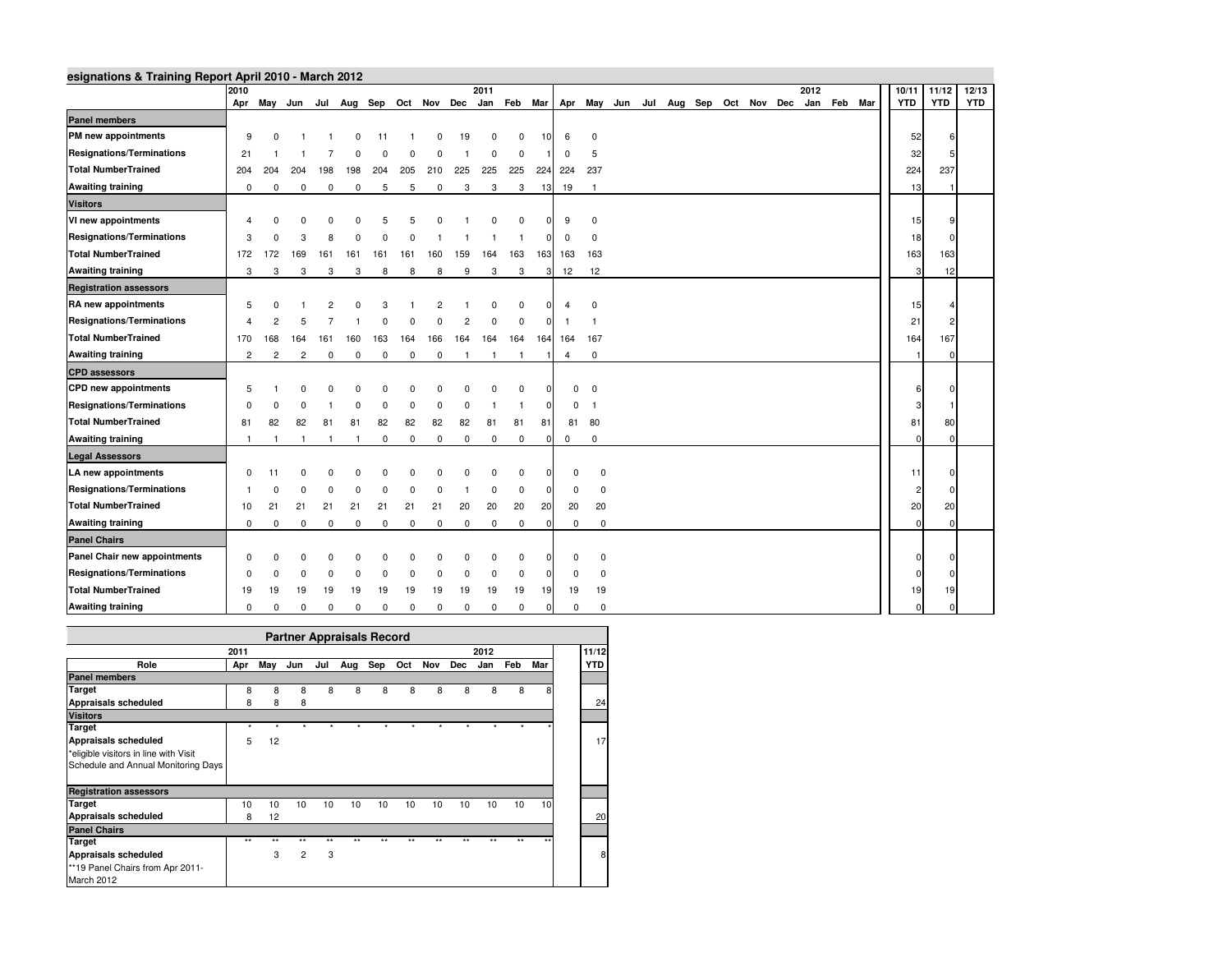#### **Health Professions Council Partner Breakdown Report April 2010 - March 2012 Human Resources Department**

NB the volumes for panel members, visitors, registration assessors and CPD assessors include some partners performing several roles

|                                      |                |     |                |     |     |     |     | Panel members and visitors |     |      |                |                 |                       |                                                                                             |   |             |             |             |             |             |             |             |             |             |            |                |            |                 |
|--------------------------------------|----------------|-----|----------------|-----|-----|-----|-----|----------------------------|-----|------|----------------|-----------------|-----------------------|---------------------------------------------------------------------------------------------|---|-------------|-------------|-------------|-------------|-------------|-------------|-------------|-------------|-------------|------------|----------------|------------|-----------------|
|                                      | 2010           |     |                |     |     |     |     |                            |     | 2011 |                |                 |                       |                                                                                             |   |             |             |             |             |             |             | 2012        |             |             | 09/10      | 10/11          | 11/12      | 11/12           |
| <b>Panel Members</b>                 | Apr            |     |                |     |     |     |     |                            |     |      |                |                 |                       | May Jun Jul Aug Sep Oct Nov Dec Jan Feb Mar Apr May Jun Jul Aug Sep Oct Nov Dec Jan Feb Mar |   |             |             |             |             |             |             |             |             |             | <b>FYE</b> | <b>YTD</b>     | <b>YTD</b> | <b>Forecast</b> |
| <b>Arts therapists</b>               | 8              | 8   | 8              | 9   | 9   | 9   | 9   | 9                          | 9   | 9    | 9              | 9               | 9                     | 9                                                                                           |   |             |             |             |             |             |             |             |             |             | 8          | 9              | g          | 9               |
| <b>Biomedical scientists</b>         | 13             | 13  | 13             | 12  | 12  | 12  | 12  | 12                         | 12  | 12   | 12             | 12 <sup>1</sup> | 12                    | 12                                                                                          |   |             |             |             |             |             |             |             |             |             | 14         | 12             | 12         | 14              |
| Chirops & podiatrists                | 6              | 6   | 6              | 6   | 6   | 12  | 12  | 12                         | 12  | 12   | 12             | 12              | 12                    | 12                                                                                          |   |             |             |             |             |             |             |             |             |             |            | 12             | 12         | 13              |
| <b>Clinical scientists</b>           | 21             | 20  | 20             | 18  | 18  | 18  | 18  | 18                         | 18  | 18   | 18             | 18              | 18                    | 18                                                                                          |   |             |             |             |             |             |             |             |             |             | 25         | 18             | 18         | 18              |
| <b>Dietitians</b>                    | 4              | 4   | $\overline{4}$ | 3   | 3   | 8   | 8   | 8                          | 8   | 8    | 8              | 8               | 8                     | 8                                                                                           |   |             |             |             |             |             |             |             |             |             |            | 8              | 8          | 6               |
| Hearing aid dispensers+              | 10             | 10  | 9              | 9   | 9   | 9   | 9   | 9                          | 9   | 9    | 9              | 9               | 9                     | 9                                                                                           |   |             |             |             |             |             |             |             |             |             |            | 9              | 9          | 10              |
| <b>Occupational therapists</b>       | 10             | 10  | 10             | 10  | 10  | 10  | 10  | 10                         | 10  | 10   | 10             | 10              | 10                    | 10                                                                                          |   |             |             |             |             |             |             |             |             |             | 10         | 10             | 10         | 10              |
| <b>ODPs</b>                          | 9              | 9   | 9              | 8   | 8   | 8   | 8   | 8                          | 8   | 8    | 8              | 8               | 13                    | 13                                                                                          |   |             |             |             |             |             |             |             |             |             | 10         | 8              | 13         | 15              |
| <b>Orthoptists</b>                   | 3              | 3   | 3              | 3   | 3   | 3   | 3   | 3                          | 6   | 6    | 6              | 6               | 6                     | 6                                                                                           |   |             |             |             |             |             |             |             |             |             |            | 6              | 6          | 6               |
| Paramedics                           | 14             | 14  | 15             | 15  | 15  | 15  | 16  | 16                         | 16  | 16   | 16             | 15 <sub>l</sub> | 15                    | 15                                                                                          |   |             |             |             |             |             |             |             |             |             | 15         | 15             | 15         | 16              |
| Physiotherapists                     | 25             | 25  | 25             | 25  | 25  | 25  | 25  | 25                         | 25  | 25   | 25             | 25              | 25                    | 25                                                                                          |   |             |             |             |             |             |             |             |             |             | 27         | 25             | 25         | 27              |
| <b>Practitioner psychologists</b>    | 28             | 28  | 28             | 28  | 28  | 28  | 28  | 28                         | 28  | 28   | 28             | 28              | 28                    | 23                                                                                          |   |             |             |             |             |             |             |             |             |             | 28         | 28             | 23         | 25              |
| <b>Prosthetists &amp; orthotists</b> | $\overline{4}$ | 4   | $\overline{4}$ | 3   | 3   | 3   | 3   | 3                          | 3   | 3    | 3              | 3               | 4                     | 4                                                                                           |   |             |             |             |             |             |             |             |             |             |            | 3              | 4          | 6               |
| Radiographers                        | 15             | 15  | 15             | 15  | 15  | 15  | 15  | 15                         | 15  | 15   | 15             | 15              | 15                    | 15                                                                                          |   |             |             |             |             |             |             |             |             |             | 17         | 15             | 15         | 17              |
| <b>SLTs</b>                          | 9              | 9   | 9              | 9   | 9   | 9   | 9   | 9                          | 9   | 9    | 9              | 9               | 9                     | 9                                                                                           |   |             |             |             |             |             |             |             |             |             | 10         | 9              | 9          | 11              |
| Lay members                          | 26             | 26  | 26             | 25  | 25  | 25  | 25  | 25                         | 40  | 40   | 40             | 50              | 50                    | 49                                                                                          |   |             |             |             |             |             |             |             |             |             | 27         | 50             | 49         | 40              |
| <b>Total</b>                         | 205            | 204 | 204            | 198 | 198 | 209 | 210 | 210                        | 228 | 228  | 228            | 237             | 243                   | 237                                                                                         | 0 | 0           | $\mathbf 0$ | $\mathbf 0$ | $\mathbf 0$ | $\mathbf 0$ | $\mathbf 0$ | $\mathbf 0$ | $\mathbf 0$ | $\Omega$    | 216        | 237            | 237        | 243             |
| <b>Visitors</b>                      |                |     |                |     |     |     |     |                            |     |      |                |                 |                       |                                                                                             |   |             |             |             |             |             |             |             |             |             | <b>FYE</b> | <b>FYE</b>     | <b>YTD</b> | Forecast        |
| <b>Arts therapists</b>               | 14             | 14  | 14             | 13  | 13  | 13  | 13  | 13                         | 13  | 13   | 13             | 13              | 18                    | 18                                                                                          |   |             |             |             |             |             |             |             |             |             | 14         | 13             | 18         | 15              |
| <b>Biomedical scientists</b>         | 12             | 12  | 12             | 12  | 12  | 12  | 12  | 12                         | 12  | 12   | 12             | 12              | 12                    | 12                                                                                          |   |             |             |             |             |             |             |             |             |             | 12         | 12             | 12         | 11              |
| <b>Chirops &amp; podiatrists</b>     | 9              | 9   | 9              | 9   | 9   | 11  | 11  | 11                         | 10  | 9    | 9              | 9               | 9                     | 9                                                                                           |   |             |             |             |             |             |             |             |             |             |            | 9              | 9          | 10              |
| <b>Clinical scientists</b>           | 8              | 8   | 7              | 6   | 6   | 6   | 6   | 6                          | 6   | 6    | 6              | 6               | 6                     | 6                                                                                           |   |             |             |             |             |             |             |             |             |             |            |                |            | 5               |
| <b>Dietitians</b>                    | 8              | 8   | 7              | 6   | 6   | 9   | 9   | 9                          | 9   | 9    | 9              | 9               | 9                     | 9                                                                                           |   |             |             |             |             |             |             |             |             |             |            |                |            | 9               |
| Hearing aid dispensers+              | 4              | Δ   | 3              | 3   | 3   | 3   | 3   | 3                          | 3   | 3    | 3              | 3               | $\boldsymbol{\Delta}$ | $\overline{4}$                                                                              |   |             |             |             |             |             |             |             |             |             |            |                |            | $\overline{4}$  |
| <b>Occupational therapists</b>       | 14             | 14  | 14             | 12  | 12  | 12  | 12  | 12                         | 12  | 12   | 12             | 12              | 14                    | 14                                                                                          |   |             |             |             |             |             |             |             |             |             | 15         | 12             | 14         | 16              |
| <b>ODPs</b>                          | 10             | 10  | 10             | 10  | 10  | 10  | 10  | 10                         | 10  | 10   | 10             | 10 <sup>1</sup> | 10                    | 10                                                                                          |   |             |             |             |             |             |             |             |             |             | 10         | 10             | 10         | 10              |
| <b>Orthoptists</b>                   | Δ              |     |                |     |     |     |     |                            | Δ   | Δ    | 4              | 4               | 4                     | $\overline{4}$                                                                              |   |             |             |             |             |             |             |             |             |             |            |                | 4          | $\overline{2}$  |
| <b>Paramedics</b>                    | 16             | 16  | 16             | 15  | 15  | 15  | 15  | 15                         | 15  | 15   | 15             | 15 <sub>l</sub> | 15                    | 15                                                                                          |   |             |             |             |             |             |             |             |             |             | 16         | 15             | 15         | 16              |
| Physiotherapists                     | 13             | 13  | 13             | 13  | 13  | 13  | 13  | 13                         | 13  | 13   | 13             | 13              | 13                    | 13                                                                                          |   |             |             |             |             |             |             |             |             |             | 13         | 13             | 13         | 15              |
| <b>Practitioner psychologists</b>    | 29             | 29  | 29             | 29  | 29  | 29  | 29  | 29                         | 30  | 30   | 30             | 30              | 31                    | 31                                                                                          |   |             |             |             |             |             |             |             |             |             | 29         | 30             | 31         | 32              |
| <b>Prosthetists &amp; orthotists</b> | $\overline{4}$ | 4   | 4              | 4   | 4   | 4   | 4   | 3                          | 3   | 3    | $\overline{c}$ | $2 \vert$       | $\overline{2}$        | $\overline{c}$                                                                              |   |             |             |             |             |             |             |             |             |             |            | $\overline{c}$ | 2          | 3               |
| Radiographers                        | 16             | 16  | 16             | 15  | 15  | 15  | 15  | 15                         | 15  | 15   | 15             | 15              | 15                    | 15                                                                                          |   |             |             |             |             |             |             |             |             |             | 16         | 15             | 15         | 13              |
| <b>SLTs</b>                          | 10             | 10  | 10             | 9   | 9   | 9   | 9   | 9                          | 9   | 9    | 9              | 9               | 9                     | 9                                                                                           |   |             |             |             |             |             |             |             |             |             | 10         |                | g          | 10              |
| Lay members                          | 4              |     |                |     |     |     |     |                            |     |      |                |                 |                       |                                                                                             |   |             |             |             |             |             |             |             |             |             |            |                |            |                 |
| <b>Total</b>                         | 175            | 175 | 172            | 164 | 164 | 169 | 169 | 168                        | 168 | 167  | 166            |                 |                       | 166 175 175                                                                                 | 0 | $\mathbf 0$ | $\mathbf 0$ | $\mathbf 0$ | $\mathbf 0$ | $\mathbf 0$ | $\mathbf 0$ | $\mathbf 0$ | $\mathbf 0$ | $\mathbf 0$ | 174        | 166            | 175        | 175             |

**+ Hearing aid dispensers section of register opened 1st April 2010**